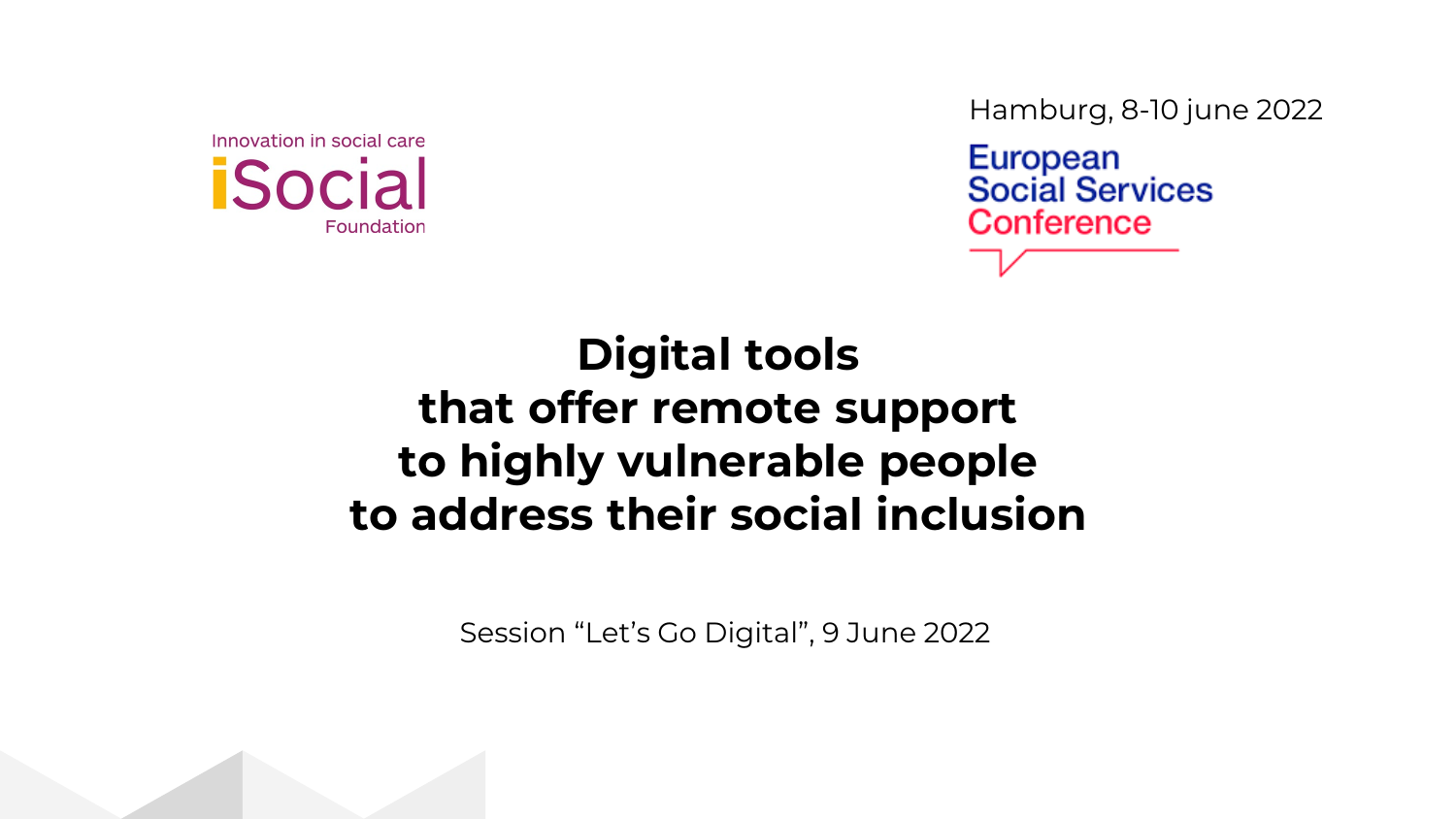

**1**

It's time to move from the computerization of management systems to the **digitalization of social services delivery**

It's **a necessity** -> to adapt social services to what **digitalised citizens** expect

**To empower people using services:** self-management, creating community bonds, independent living, reducing response time, accessibility, simplification, ...

It's **an opportunity** -> to improve the **services quality**:

Innovation in social care **iSocia** Foundation

**Smart services:**  Personalisation, Proactivity, Prediction, Prevention, **Participation** 



**Digital inclusion** is part of social inclusion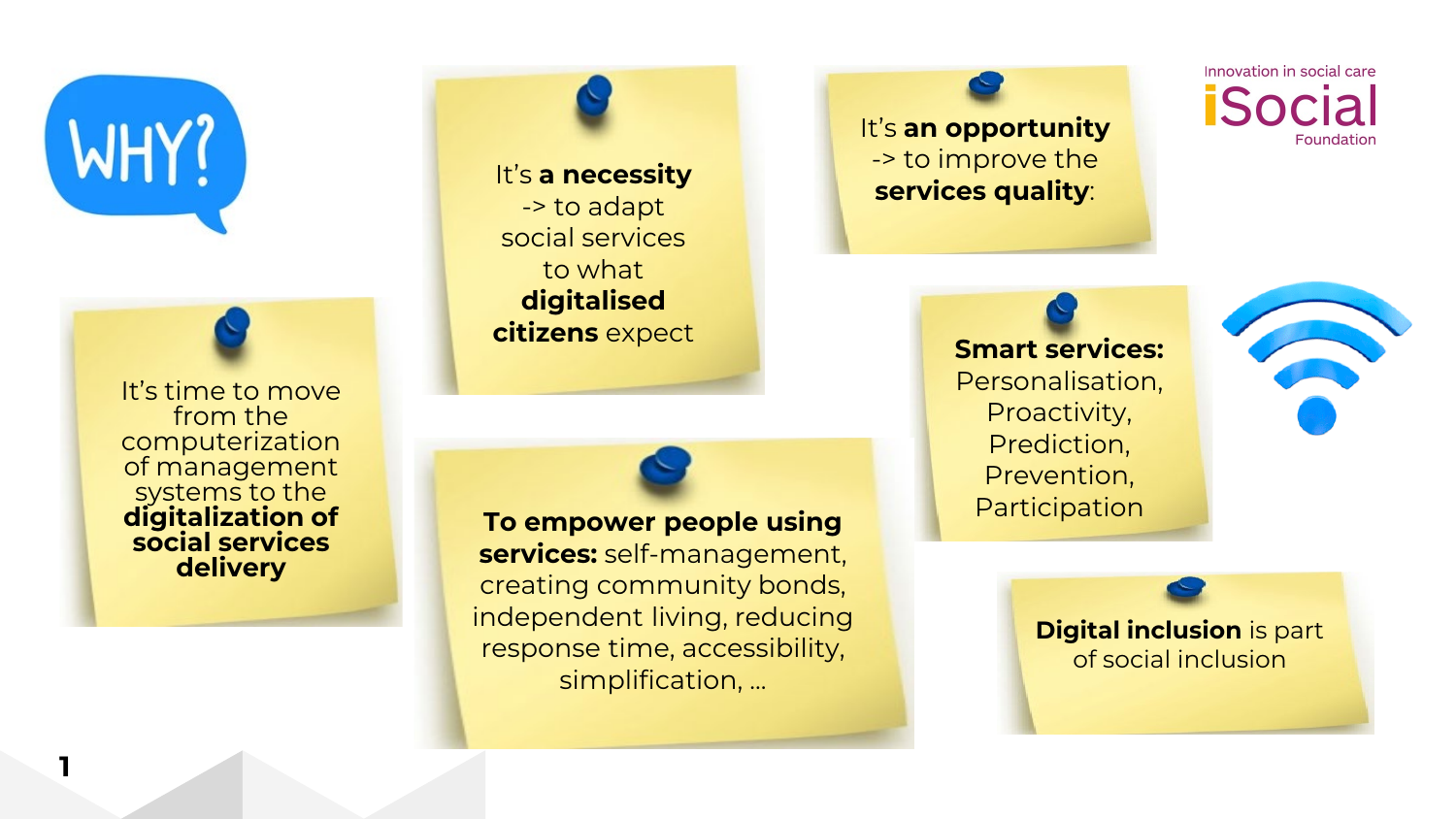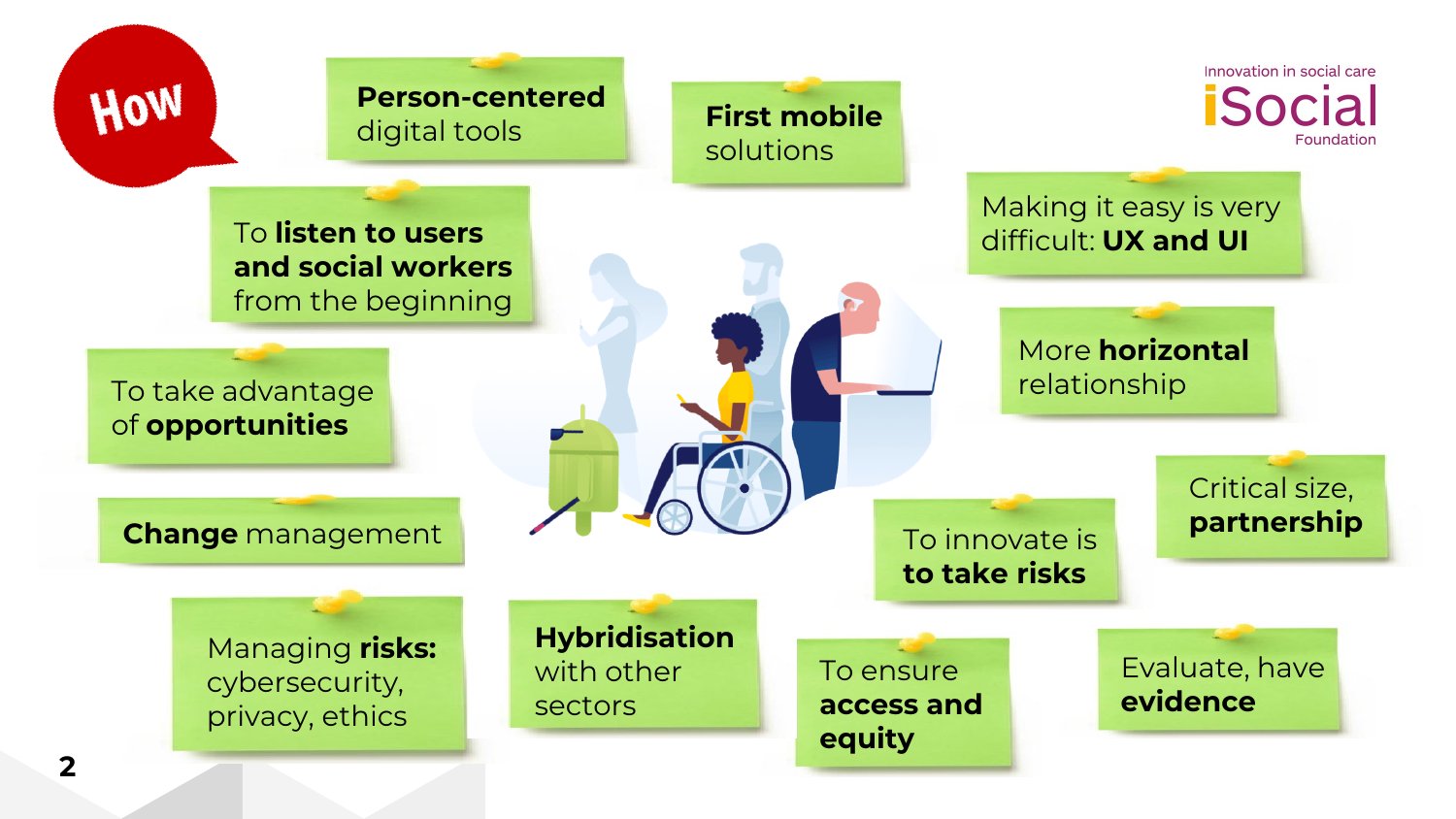### **1st example**





### **Remote support system for adolescents and youngsters with emancipation and inclusion needs**



- **Recipients:** Adolescents in guardianship in process of transition to adulthood after 18
- **Tools:** App and Webapp for young people+ App and Webapp for the social workers who support them
- **Functionalities:**
	- Map of services and resources
	- General or personalised notifications
	- Channel information about their needs
	- Chat with their social workers -not associated with phone numbers
	- Agenda and contacts shared with their social workers
	- Secure storage of documentation in the cloud
- **Current situation:** in the process of being implemented for 1,800 young people in Catalonia
- **Consortia:** iSocial, 4 NGOs, 1 tech company, the University of Barcelona
- **Funding:** Catalan Government, La Caixa Foundation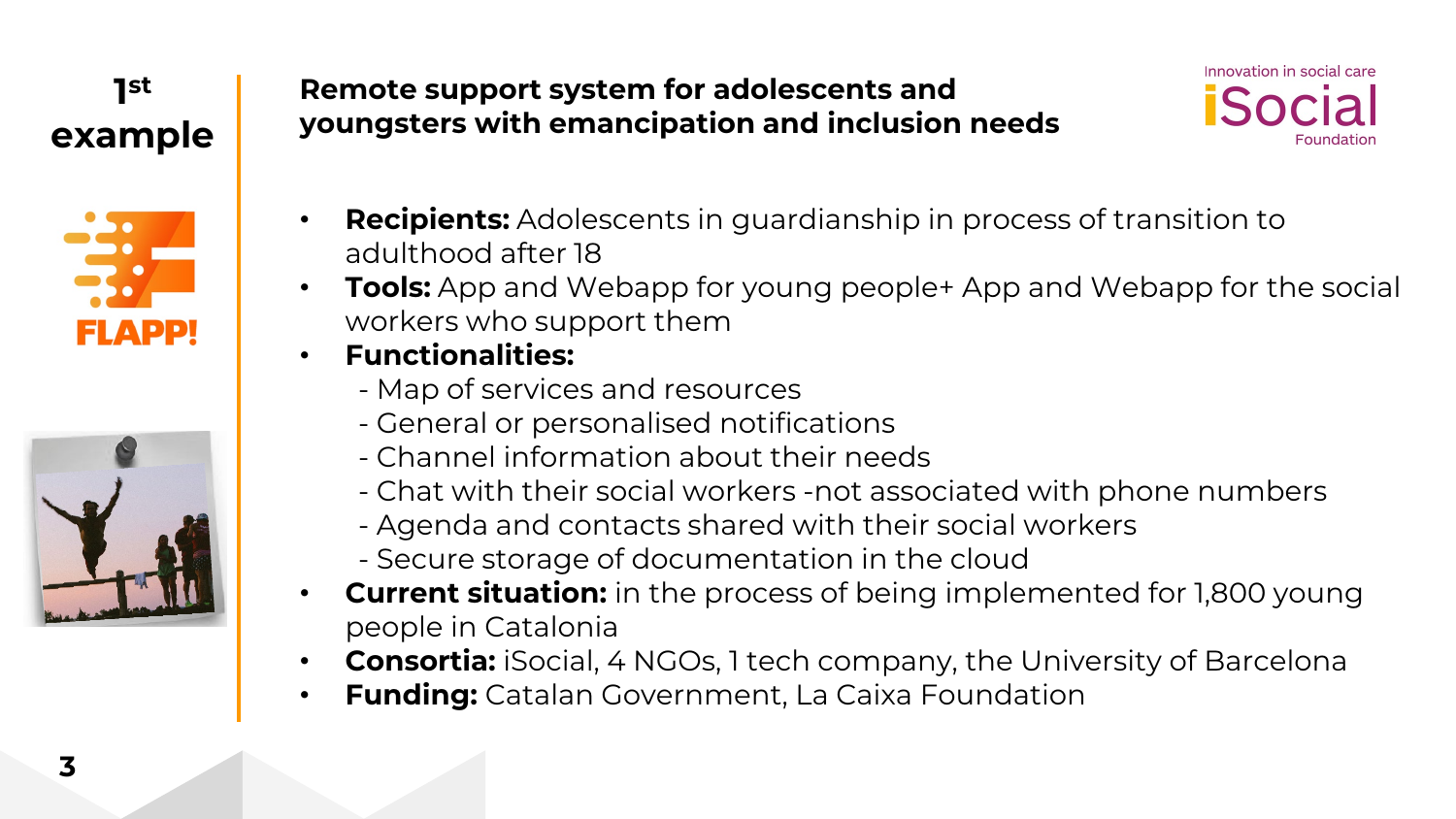# **2nd example WELCOME**



**4**

### **Intelligent technology to support the reception and integration of migrants and refugees**



- **Recipients:** Migrants and refugees from Mediterranean and Middle Eastern countries
- **Tools:** App for migrants or refugees + management system for governments and NGOs
- **Functionalities:**
	- Intelligent voice assistant in several languages including Moroccan and Levantine Arabic on the needs of first reception, integration and life in the host community
	- Easy games to learn about the host country
	- Immersive reality tools to deal with new situations
	- Support platform for governments and NGOs for decision-making and management of reception policies
- **Current situation:** pilots in progress in Spain, Germany and Greece
- **Consortia:** iSocial, Pompeu Fabra University, Catalan Government, NTT Data, and other 11 partners from Germany, Greece, UK and Czech Rep.
- **Funding:** EU Horizon 2020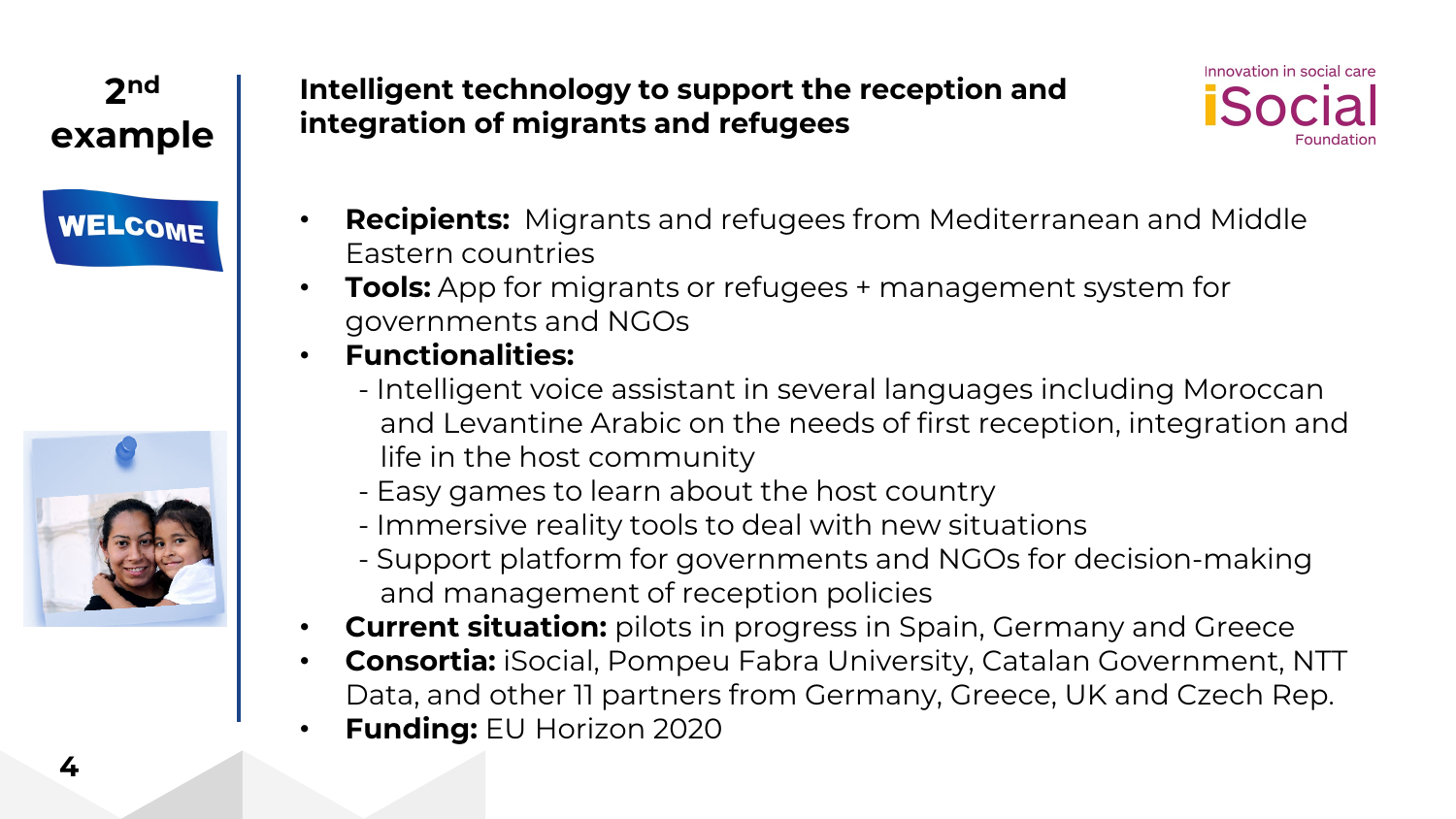

### **Digital safe in the cloud for people in a situation of homelessness**



- **Recipients:** People in a situation of homelessness
- **Tools:** App and Webapp for the homeless + App and Webapp for the social workers who support them
- **Functionalities:**
	- Secure storage of documentation in the cloud
	- Share documents and carry out procedures
	- Chat with their social workers -not associated with phone numbers
	- Geolocated alarm button for critical situations
	- Map of services and resources
	- Notification system from local social services and NGOs
- **Current situation:** in development, following a participatory co-design process and a UX-UI prototype made by a specialist company
- **Consortia:** iSocial, 4 NGOs, 4 City Councils
- **Funding:** two private foundations, Catalan Government